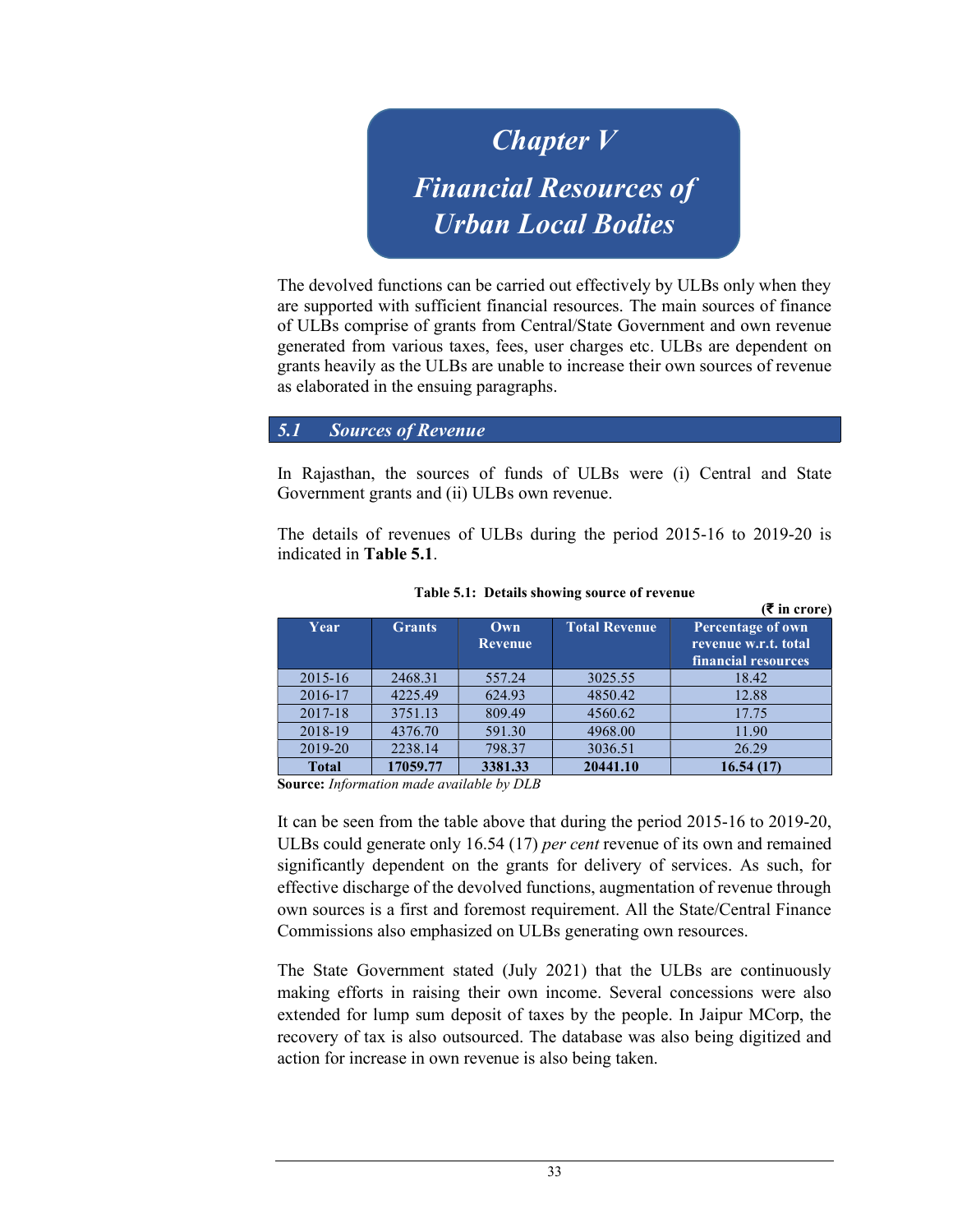The reply is not convincing as the share of own revenue in total revenue is still very low and huge amount of UD tax is in arrears. Further, there were instances wherein taxes/charges were collected by parastatals and not transmitted to the ULBs resulting in lower quantum of revenue of ULBs.

# 5.2 Grants

The major share of financial resources of ULBs comprised of grants recommended by SFCs/CFCs. Timely constitution of SFC and acceptance of its recommendations have a bearing on the assured transfer of funds to ULBs. There were delays in constitution of SFCs and acceptance of recommendations by the State Government as discussed in paragraphs 4.2.9 and 5.2.2.

# 5.2.1 Short release of Grant under SFC Recommendations

As per recommendations number 3(iii) of the Fourth SFC, the State Government was to levy 2 *per cent* excise cess on country made liquor and the amount realised from cess was to be distributed between the ULBs and PRIs in the ratio of 24.9 per cent and 75.1 per cent respectively. The State Government did not accept the recommendation which deprived the ULBs of a considerable grant. The details of loss of grants due to non-accepting the recommendation are as under:

|                                          |         |             |         |         | (₹ in crore) |
|------------------------------------------|---------|-------------|---------|---------|--------------|
| <b>Particulars</b>                       | 2015-16 | $2016 - 17$ | 2017-18 | 2018-19 | 2019-20      |
| Net receipt from country made            | 1627.00 | 1926.40     | 2110.23 | 2388.97 | 2511.09      |
| liquor                                   |         |             |         |         |              |
| 2 per cent cess to be levied by          | 32.54   | 38.53       | 42.20   | 47.78   | 50.22        |
| the State Government as per              |         |             |         |         |              |
| recommendations of the SFC               |         |             |         |         |              |
| Loss of grants $(24.9 \text{ per cent})$ | 8.10    | 9.59        | 10.50   | 11.89   | 12.50        |
| of cess)                                 |         |             |         |         |              |

Table 5.2: Non-receipt of grants due to non-acceptance of recommendations of SFC

Source: Information compiled from SFC Reports and Finance Accounts

Thus, due to non-acceptance of SFC's recommendation, the ULBs were deprived of ₹ 52.58 crore, which could help the ULBs to serve the community in a better way.

The State Government stated (July 2021) that grants were made available considering the financial position and availability of resources.

### 5.2.2 Short release of Grant under CFC Recommendations

The 13th and 14th Finance Commission recommended basic grants and performance grants to ULBs as a percentage of divisible pool account. The position of recommendations and release there against are detailed in Table 5.3.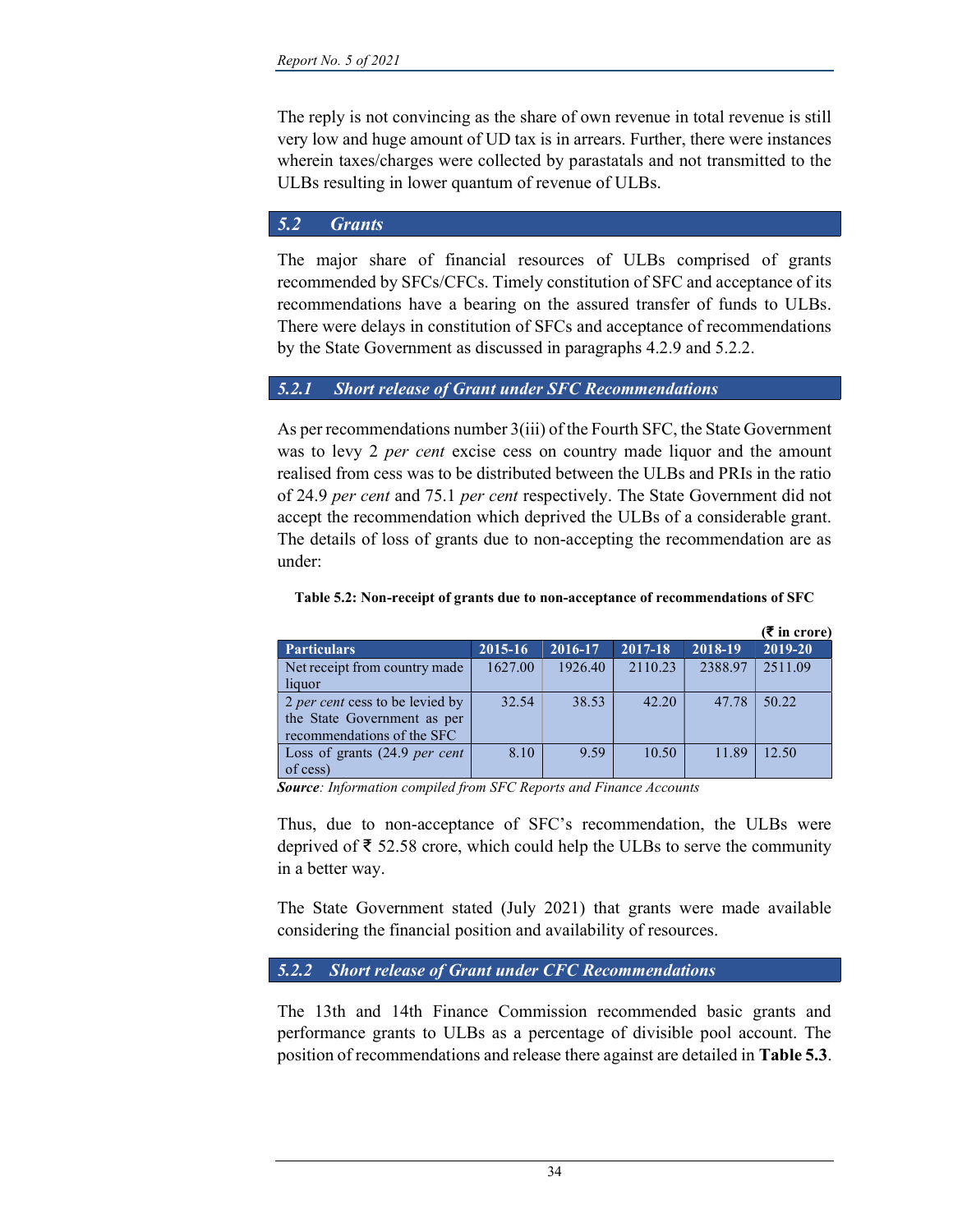(₹ in crore)

| (v ili crore) |                    |                |                |                                     |        |                |                          |  |
|---------------|--------------------|----------------|----------------|-------------------------------------|--------|----------------|--------------------------|--|
| Year          | <b>CFC</b> (Basic) |                |                |                                     |        |                | <b>CFC</b> (Performance) |  |
|               | <b>Allocation</b>  | <b>Release</b> | <b>Short</b>   | <b>Allocation</b><br><b>Release</b> |        | <b>Short</b>   |                          |  |
|               |                    |                | <b>Release</b> |                                     |        | <b>Release</b> |                          |  |
| $2015 - 16$   | 433.12             | 433.12         | -              |                                     |        |                |                          |  |
| 2016-17       | 599.73             | 599.73         |                | 177.00                              | 177.00 |                |                          |  |
| 2017-18       | 692.93             | 692.93         |                | 200.30                              | 200.30 |                |                          |  |
| 2018-19       | 801.60             | 801.60         |                | 227.47                              |        | 227.47         |                          |  |
| 2019-20       | 1083.13            | 1083.13        |                | 297.85                              |        | 297.85         |                          |  |
| <b>Total</b>  | 3610.51            | 3610.51        |                | 902.62                              | 377.30 | 525.32         |                          |  |

### Table 5.3: Non-receipt of Performance Grant from CFC

Source: Information provided by DLB

It is evident from the above table that a sum of ₹ 525.32 crore in respect of performance grant was short released under 14th Finance Commission during 2018-19 and 2019-20. CFC recommended a total allotment of ₹ 3,610.51 crore under basic grants and ₹ 902.62 crore under performance grant for the period 2015-20. The State Government received the complete allotment under basic grant but under performance grant, a sum of  $\bar{\xi}$  525.32 crore for the period 2018-19 to 2019-20 was not released. The matter was taken up by the Director Local Bodies with Government of India and it was stated by the Government of India that the amount could not be released due to financial constraints.

The State Government accepted (July 2021) that the amount was not received by the GoR as the GoI did not release the amount to any State.

### 5.3 Own Revenue of Urban Local Bodies

As per Section 101 to 105 of RMA, internal revenue of a municipality shall consist of its receipts from the following sources: -

- i. Taxes;
- $\ddot{\mathbf{i}}$ . User charges for civic services;
- iii. Fees and fines for performance of regulatory and other statutory functions;
- $iv.$  Tax on professions, trades, and employments
- v. Tax on advertisement on public places, etc.

Position in respect of own revenue of ULBs is discussed in succeeding paragraphs:

### 5.3.1 Property Tax (Urban Development Tax)

Government of Rajasthan issued Notification (August 2007 and August 2016) under section 104 of the RMA, vide which all the local bodies were to impose an urban development tax on land (except agriculture land) under their jurisdiction. The tax was to be recovered as per classification of the property such as commercial, residential and industrial.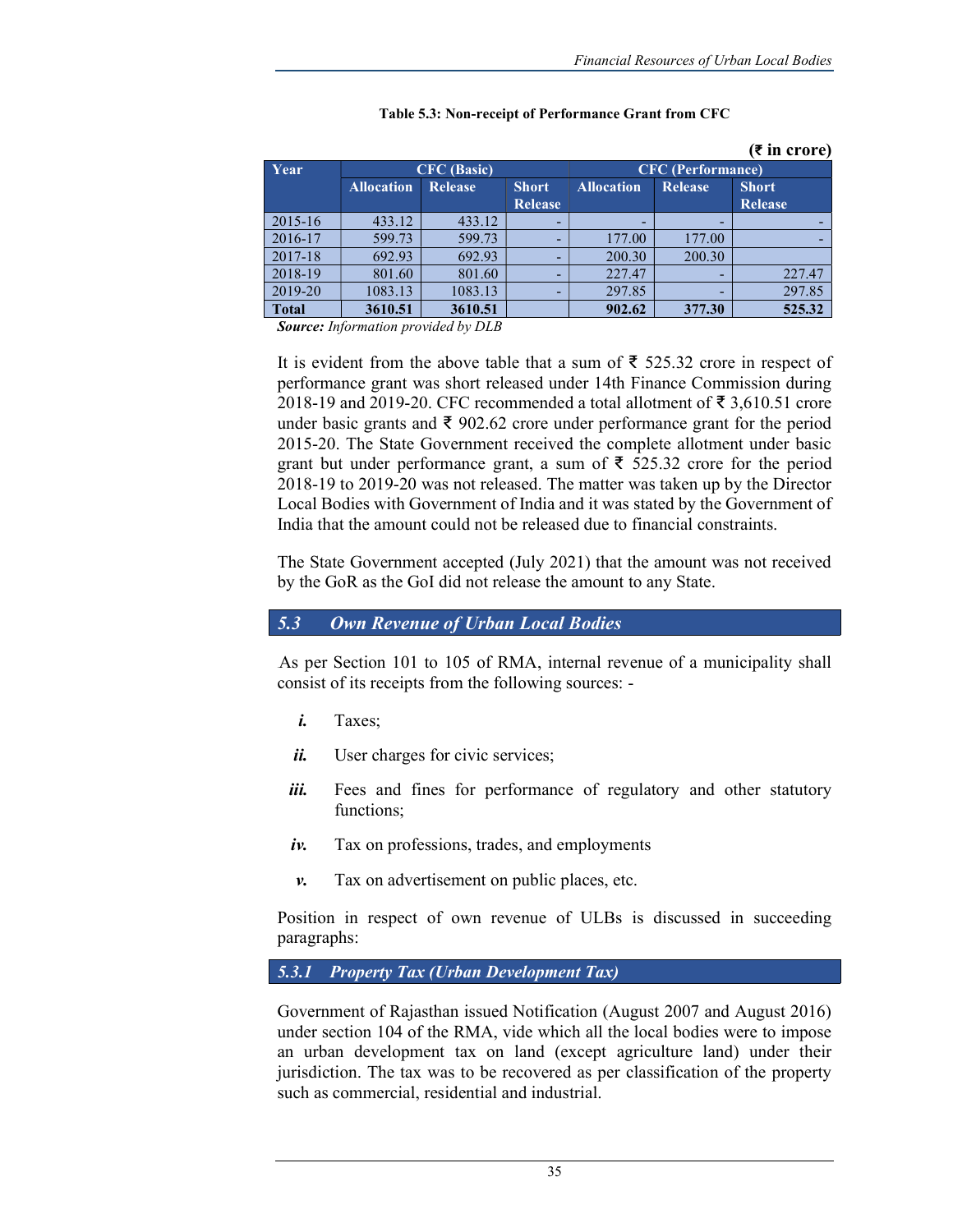The owner of the land has to self-assess the tax and deposit the same along with relevant documents in the local body. The local body concerned would make survey for those assessees who did not submit self-assessed return. The officer concerned of the local body would also scrutinize at least 5 per cent cases of self-assessment and if the tax is assessed more than the self-assessed amount, the difference including penalties under section 115 of the Act would be recoverable.

During the scrutiny of records of test checked ULBs it was revealed that:

- a. None of the test checked ULBs had a reliable data base of tax demanded, collected and outstanding at the end of financial year;
- **b.** In MCorp, Ajmer, an amount of ₹ 85.89 lakh was shown as outstanding against ten assessees. Scrutiny of record in audit revealed that verification in respect of two properties could not be made, one property was residential but classified as commercial and in one case the account was closed but shown as outstanding.
- c. The State Government issued notification (March 2017) for revising the rate of UD tax for starred hotels vide which commercial District Level Committee (DLC) rate was to be applied on the following categories of hotels:
	- $(i)$  which are registered as  $4/5$  starred as per website of the Tourism Department, Government of India;
	- $(ii)$  which are not included in (i) above but having more than 50 rooms and area of 1,500 square meters;
	- (*iii*) hotels/resorts which are not included in (*i*) and (*ii*) above but charging room rent of ₹ 5000/- or more per day.
- d. During the test check of records of 14 hotels (MCorp, Jaipur), it was noticed that in case of hotels which are falling under above categories, M Corp, Jaipur continued to recover the UD Tax at industrial DLC Rate instead of Commercial DLC rate which resulted in under recovery of a sum of ₹ 1.59 crore from six hotels.
- e. Further, as per notification issued (2007) by the State Government, UD tax from marriage garden was to be recovered on the entire area of the marriage garden. During the test check of 179 cases it was noticed that the MCorp, Jaipur under recovered UD tax of ₹ 3.47 crore from 10 marriage places by taking less area than notified while applying for registration of marriage place.
- f. It was also observed that the MCorp Jaipur under recovered  $\bar{\epsilon}$  1.79 crore from nine commercial complex by taking less area of these complexes which resulted in loss of revenue to that extent.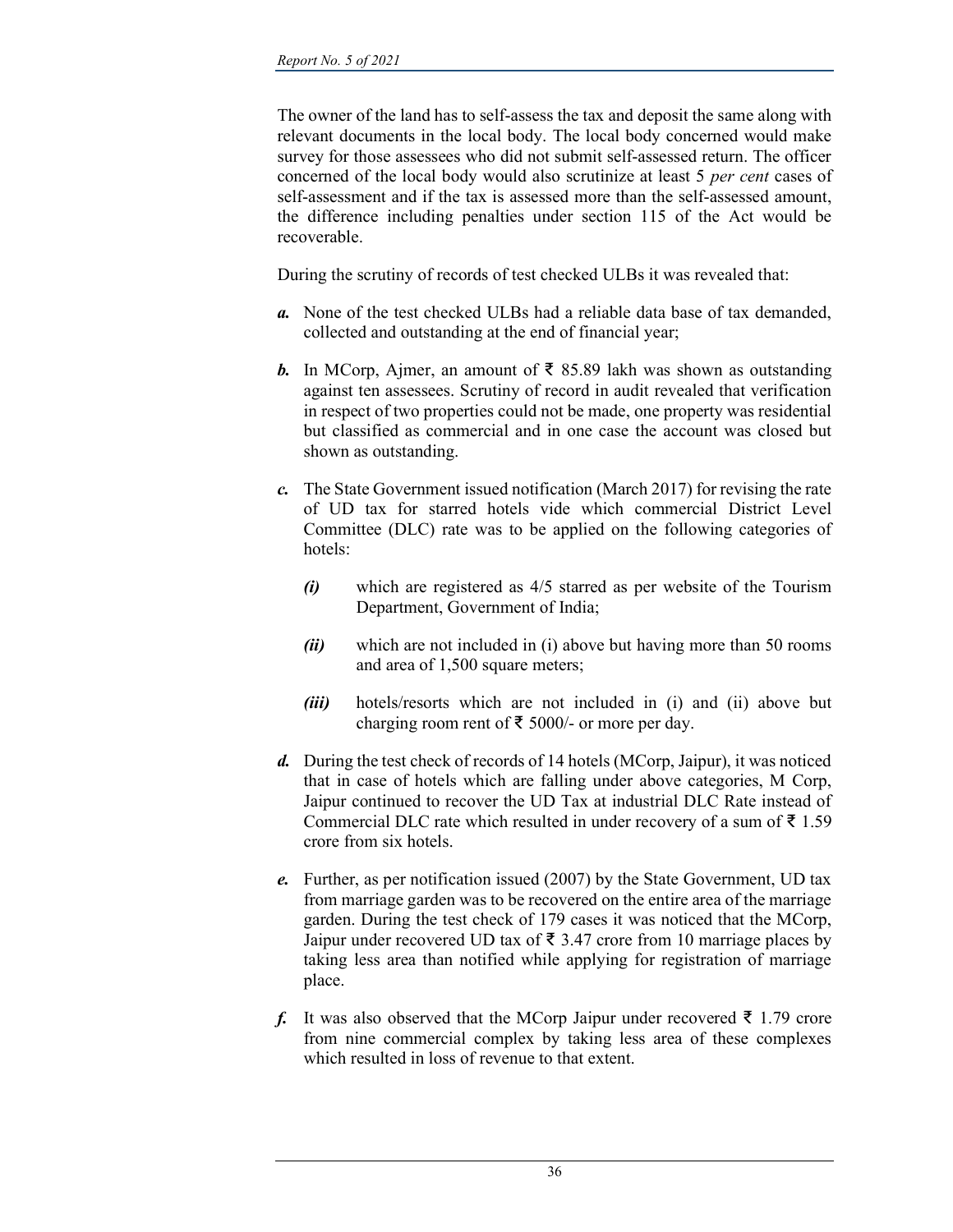$(π + \dots)$ 

Thus, the MCorp, Jaipur under recovered a sum of ₹ 6.85 crore. It was also observed that MCorp, Jaipur raised lesser demand of ₹ 85.70 lakh for the year 2019-20 from four assesses. After being pointed out by audit, MCorp, Jaipur admitted the error and revised the ledger of these assesses upto the year 2020-21 and raised the demand of ₹ 1.19 crore which includes ₹ 85.70 lakh for the year 2019-20 *[Appendix-II (A to D)]*. This is indicative of a weak internal control.

LSGD, Government of Rajasthan vide circular dated 21 December 2015 directed all the Commissioner/Chief/ Executive Officer to examine and personally monitor 50 cases in which the highest amount of tax was due and directed that survey should be completed by February 2016. Despite these instructions, none of the 14 test checked ULBs conducted/updated the survey, in absence of which huge amount of the UD Tax was in arrears. Two test checked M Corp, Jaipur and Ajmer had online data base and it showed that an amount of ₹ 791.48 crore was outstanding as of 31 March 2020 (Table 5.4). Percentage of recovery of outstanding amount ranged between 8.88 per cent to 9.88 per cent only. This is indicative of system inefficiencies in the recovery of Tax.

|                    |                                  |               |                               |                 | (s in crore)                        |
|--------------------|----------------------------------|---------------|-------------------------------|-----------------|-------------------------------------|
| Name of ULB        | <b>Opening</b><br><b>Balance</b> | <b>Demand</b> | <b>Total</b><br><b>Demand</b> | <b>Recovery</b> | <b>Outstanding</b><br><b>Amount</b> |
| Municipal          | 687.31                           | 123.51        | 810.82                        | 72.04           | 738.78                              |
| Corporation Jaipur |                                  |               |                               |                 |                                     |
| Municipal          | 50.06                            | 8.42          | 58.48                         | 5.78            | 52.70                               |
| Corporation Aimer  |                                  |               |                               |                 |                                     |
| <b>Total</b>       |                                  |               |                               |                 | 791.48                              |

Table 5.4: Details showing outstanding demand of UD Tax

Source: Information provided by MCorps Jaipur & Ajmer

The State Government intimated (July 2021) that the various services of ULBs have been digitized and some are under process, which had made these services more transparent and provision for deposit of fees have also now been made online.

The reply is not acceptable as the test check of ledgers of UD Tax of MCorp, Jaipur reflected ineffective monitoring of calculation of tax at proper rates, specification of Tax Notifications etc. which resulted in less recovery of tax revenue.

# 5.3.2 Advertisement Tax

Sections 102 and 105 of RMA empowered the ULBs to levy tax on advertisement. ULBs could also levy tax on land or building used for erecting hoardings or any other structures for advertisement and issue licenses for advertisement sites.

Scrutiny of records of test checked ULBs revealed that no survey was conducted by revenue branch of ULBs to enlist sites of advertisement attracting tax, which deprived ULBs of this potential revenue source. Further, M Corp Jaipur notified Advertisement Bye Laws on 4th June 2008, according to which no commercial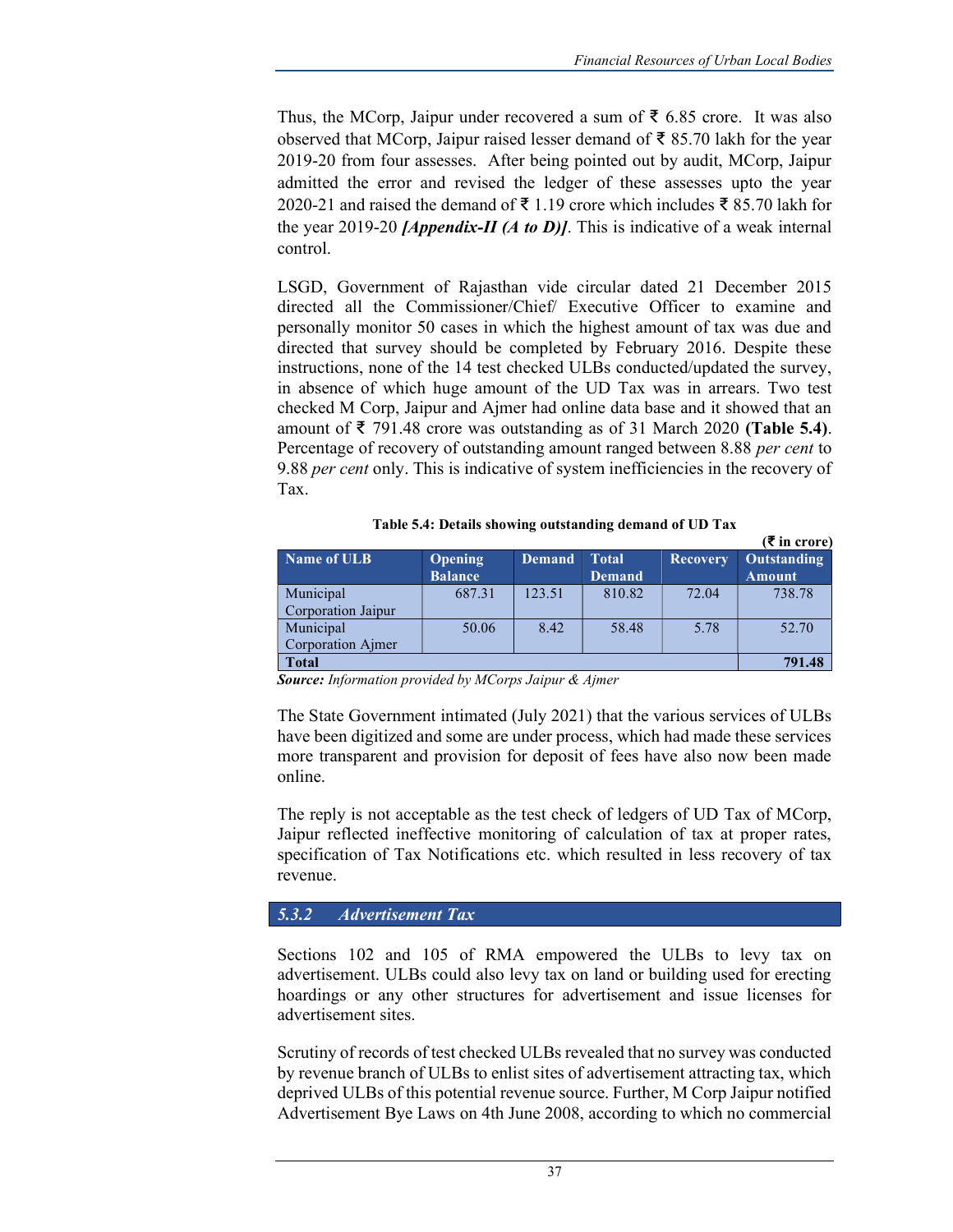establishment can display advertisement without obtaining permission from MCorp Jaipur. However, several commercial institutions installed advertisement boards without obtaining licenses. MCorp Jaipur issued notices to 36 commercial concerns for depositing ₹ 68.75 lakh, but could not recover the same which resulted in loss of revenue. The matter was brought to notice (May 2020) of the Commissioner, MCorp Jaipur by Audit, but no reply was furnished (September 2021). The State Government also did not assign specific reasons for non-recovery.

Further, MCouncil Kishangarh had 65 sites and anticipated (July 2017) a revenue of ₹ 26.28 lakh at minimum reserve price. However, it could not auction these sites since  $2013-14$  although it invited bids from time to time<sup>1</sup> but with long intervals and did not adopt any strategy for early handing over of these sites. This led to potential loss of revenue.

### 5.3.3 Water Charges

As mentioned in para 4.1, the Government of Rajasthan devolved the function of water supply to eight ULBs<sup>2</sup> during 2013-14. Out of eight ULBs, M Council, Ganganagar was self-reliant and operated the function from its own revenue resources while the remaining seven ULBs were getting grants from GoR under Plan and Non-Plan head for discharging this function for only five years ending with 2017-18. Grants for the years 2018-20 were released late on 31.3.2021. This put further stress on the resources of ULBs.

The analysis of water charges demanded and collected by the remaining seven ULBs is given in Table 5.5, which shows that the total collection of water charges ranged only between 8 to 36 per cent of the O&M cost and at the end of 2019-20, total water charges amounting of ₹ 21.61 crore was outstanding.

|                                                                                |         |         |         |         | (₹ in crore) |
|--------------------------------------------------------------------------------|---------|---------|---------|---------|--------------|
| Year                                                                           | 2015-16 | 2016-17 | 2017-18 | 2018-19 | 2019-20      |
| Opening Balance of<br>outstanding revenue                                      | 1.68    | 3.05    | 6.50    | 9.87    | 13.58        |
| Demand raised during<br>the year                                               | 6.29    | 11.64   | 12.51   | 11.87   | 17.12        |
| <b>Total Demand</b>                                                            | 7.97    | 14.69   | 19.01   | 21.74   | 30.70        |
| Total Collection during<br>the year                                            | 4.92    | 8.19    | 9.14    | 8.16    | 9.09         |
| Closing Balance at the<br>end of the year                                      | 3.05    | 6.50    | 9.87    | 13.58   | 21.61        |
| Grant received under<br>Plan and Non-Plan head<br>from the State<br>Government | 26.06   | 26.33   | 26.13   | 21.03   | 22.15        |
| $O\&M$ expenditure                                                             | 60.28   | 32.55   | 33.78   | 22.28   | 25.32        |
| <b>Collection Against</b><br>O&M Cost Percentage                               | 8       | 25      | 27      | 37      | 36           |

|  | Table 5.5: Details showing outstanding revenue and receipt of grants |  |
|--|----------------------------------------------------------------------|--|
|--|----------------------------------------------------------------------|--|

Source: Information provided by DLB

<sup>1</sup> November 2016, July 2017, February 2019, March 2020 and September 2020.

<sup>2</sup> Bundi, Chomu, Ganganagar, Jaisalmer, Karauli, Nagaur, Nathdwara and Nokha.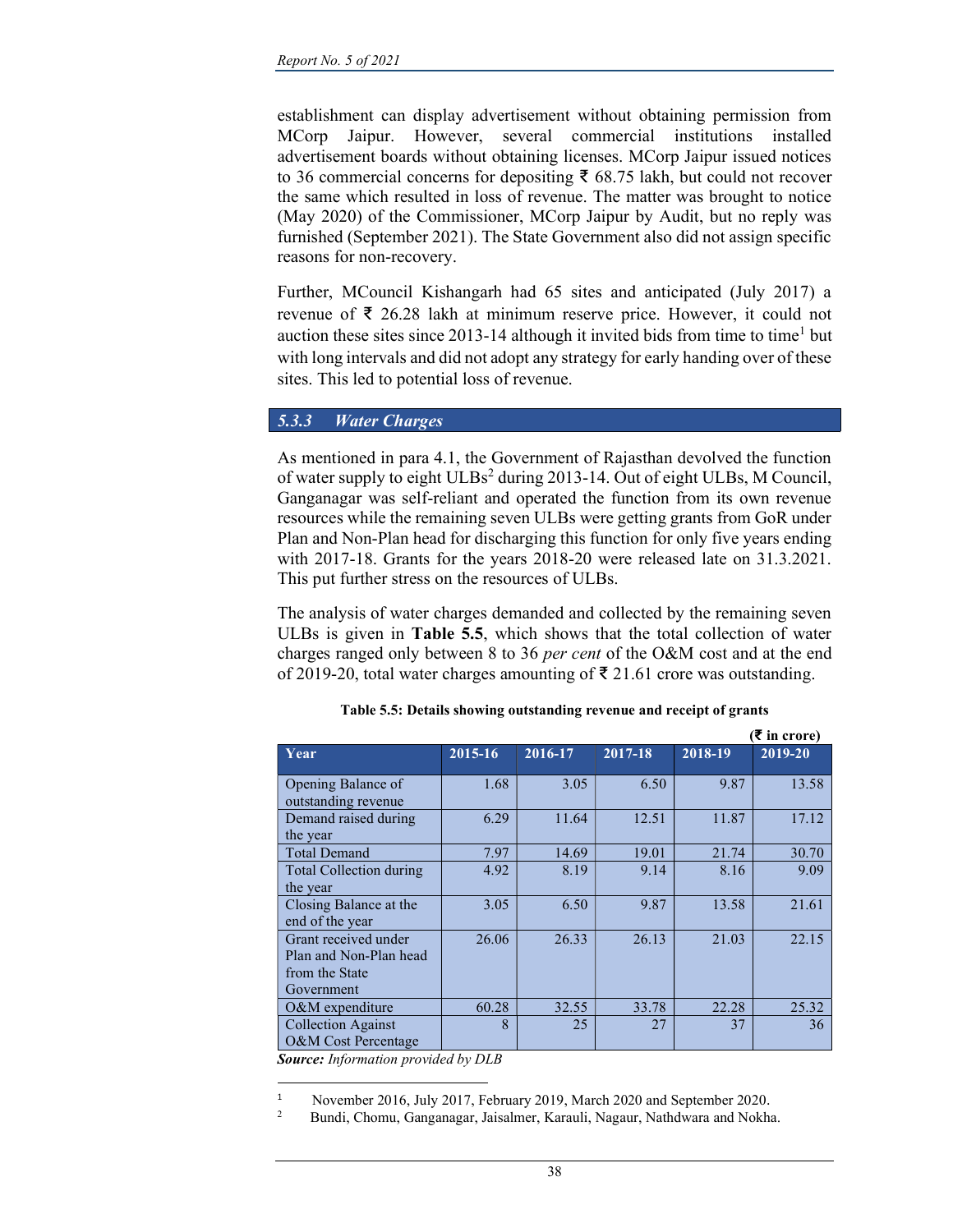As per Notification issued (November 2015) by the GoR, the water tariff and all other charges on all categories of consumers were to be revised every year with reference to tariff of preceding year. It was, however, observed that the Government had revised tariff during 2018-19 but soon after issuance of notification, the implementation of the said notification was stayed by GoR and as such even these eight ULBs could not revise/increase water charges in accordance with the operational costs.

Further, the State Government also withheld the grant from 2018-19 and 2019-20 till March 2021 which caused further stress on the resources of the ULBs. Reasons for withholding of grants was sought (April 2021) in audit, but the same has not been furnished (September 2021).

The State Government accepted (July 2021) the facts.

### 5.3.4 Non-receipt of Sewerage Tax Recovered by PHED

As per Notification issued (March 2017) by the Government of Rajasthan, PHED should recover sewerage charges (20 per cent of water charges) and sewerage treatment plant charges (13 per cent of water charges) and amount recovered should be transferred to the ULBs concerned so that better sewerage facilities can be provided to the habitants.

Test check of records of two Municipal Corporations, i.e. Jaipur and Ajmer revealed that PHED Jaipur recovered sewerage charges but did not transfer full amount to M Corp Jaipur while PHED Ajmer did not remit any amount to MCorp Ajmer during the period 2015-16 to 2019-2020 as detailed in **Table 5.6**.

|               |                                               |             | $(\bar{\bar{\mathbf{x}}}$ in crore)                          |
|---------------|-----------------------------------------------|-------------|--------------------------------------------------------------|
| Name of ULB   | <b>Amount recovered Amount</b><br>by the PHED | transferred | still –<br><b>he</b><br><b>Amount</b><br>-to-<br>transferred |
| M Corp Jaipur | 31.19                                         | .12         | 30.07                                                        |
| M Corp Ajmer  | 2.42                                          | -           | 2.42                                                         |
| Total         |                                               |             | 32.49                                                        |

#### Table 5.6: Details of outstanding amount of sewerage tax from PHED

Source: Information provided by MCorp, Jaipur & Ajmer

Thus, PHED did not transfer ₹ 32.49 crore recovered from the users despite the fact that these ULBs are incurring huge expenditure on sewerage system of these cities. This resulted in further stress on the inadequate resources of ULBs. Allowing another State Department to collect the tax due to ULBs, thus, hindered their financial empowerment as envisaged in 74<sup>th</sup> CAA.

The State Government stated (July 2021) that efforts for recovery of outstanding amount from PHED were being made at the appropriate level.

### 5.3.5 Solid Waste Management Cess

Government of Rajasthan, DLB, issued (March 2015) gazette notification for levy and collection of user charges for door-to-door garbage collection. Scrutiny of records in 14 test checked ULBs revealed that in 13 ULBs though the ULBs started door to door collection of garbage, they did not collect the user charges.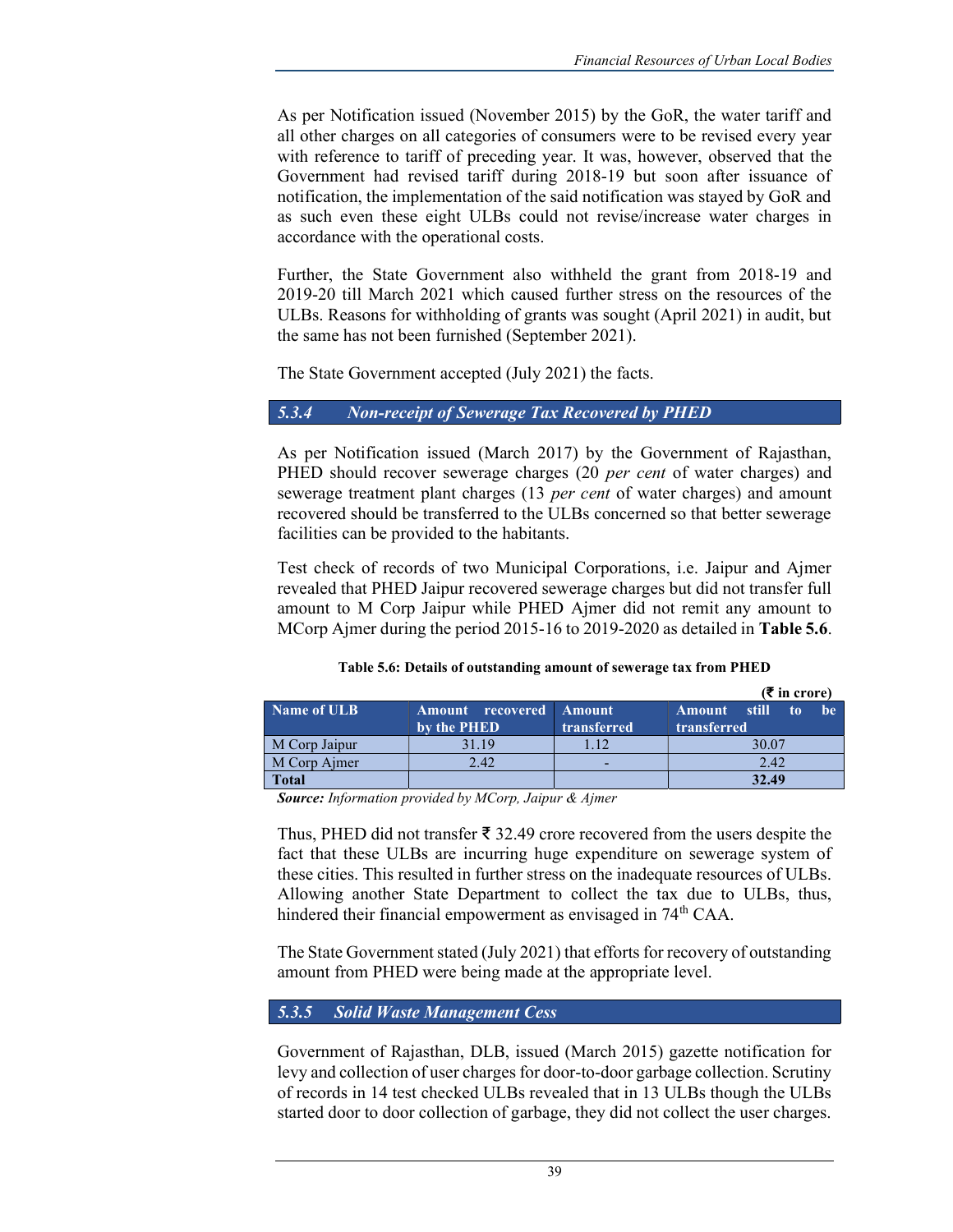On being pointed out by audit it was intimated by MCorp, Ajmer, M Council Kishangarh, M Board Bagaru that these charges could not be recovered due to protest by the elected representatives of the people. MCouncil Sikar and M Board Chomu did not specify the reason for non-collection of user charges. In MCouncil, Kishangarh the Board also passed resolutions against the gazette notification. The issue was not taken up with State Government. MBoard, Lalsot replied (April 2021) that only an amount of ₹ 0.20 crore was recovered and complete recovery could not be made due to shortage of staff and resources and now the committee has been constituted and amount would be recovered. The reply is not convincing as the amount recovered relates to carrying charges and not the user charges which were to be collected from households.

Since the delivery of municipal services involve cost, it was necessary to estimate the cost of each municipal service and effect recovery in appropriate manner. It is also pertinent to mention here that these 13 test checked ULBs incurred a sum of ₹ 429.54 crore on solid waste management. However, they did not recover an estimated amount of ₹ 329.82 crore (*Appendix-III*) against the user charges under the Government Notification.

The State Government intimated (July 2021) that the bye laws were notified in 2019 for recovery of user charges. ULBs were in the process of passing the resolution. However, the same could not be imposed on citizens due to pandemic. The reply is not tenable as the Notification of levying user charges was issued in 2015 and despite elapse of long time, ULBs were not recovering the charges which resulted in extra burden on the ULBs in delivery of the service.

### 5.3.6 Rent from Shops

The ULBs were empowered to collect rent from the buildings let out to private agencies and the rent was to be revised periodically. Scrutiny of records of two test checked ULBs (Ajmer and Kishangarh) showed that rent from shops amounting to  $\bar{\xi}$  0.24 crore was in arrears as at the end of March 2020. In other test checked ULBs, no records regarding demand, collection and balance registers were made available, in absence of which audit could not ascertain the amount demanded, collected and outstanding.

It was also observed that Government of Rajasthan, DLB issued (October 2018) orders for letting out all the shops on 99 years lease basis. The amount of lease was based on the tenancy period i.e. shops let out prior to 1950; between 26.01.1950 to 10.08.1983, 11.08.1983 to 17.06.1999 for which lease amount was to be recovered at the rate of 25 per cent; 50 per cent and 75 per cent of reserve price of the area. The MCorp Ajmer and MCouncil Kishangarh did not take any action for recovery of rent/regularization of shops.

The State Government stated (July 2021) that development of software in this regard is in process.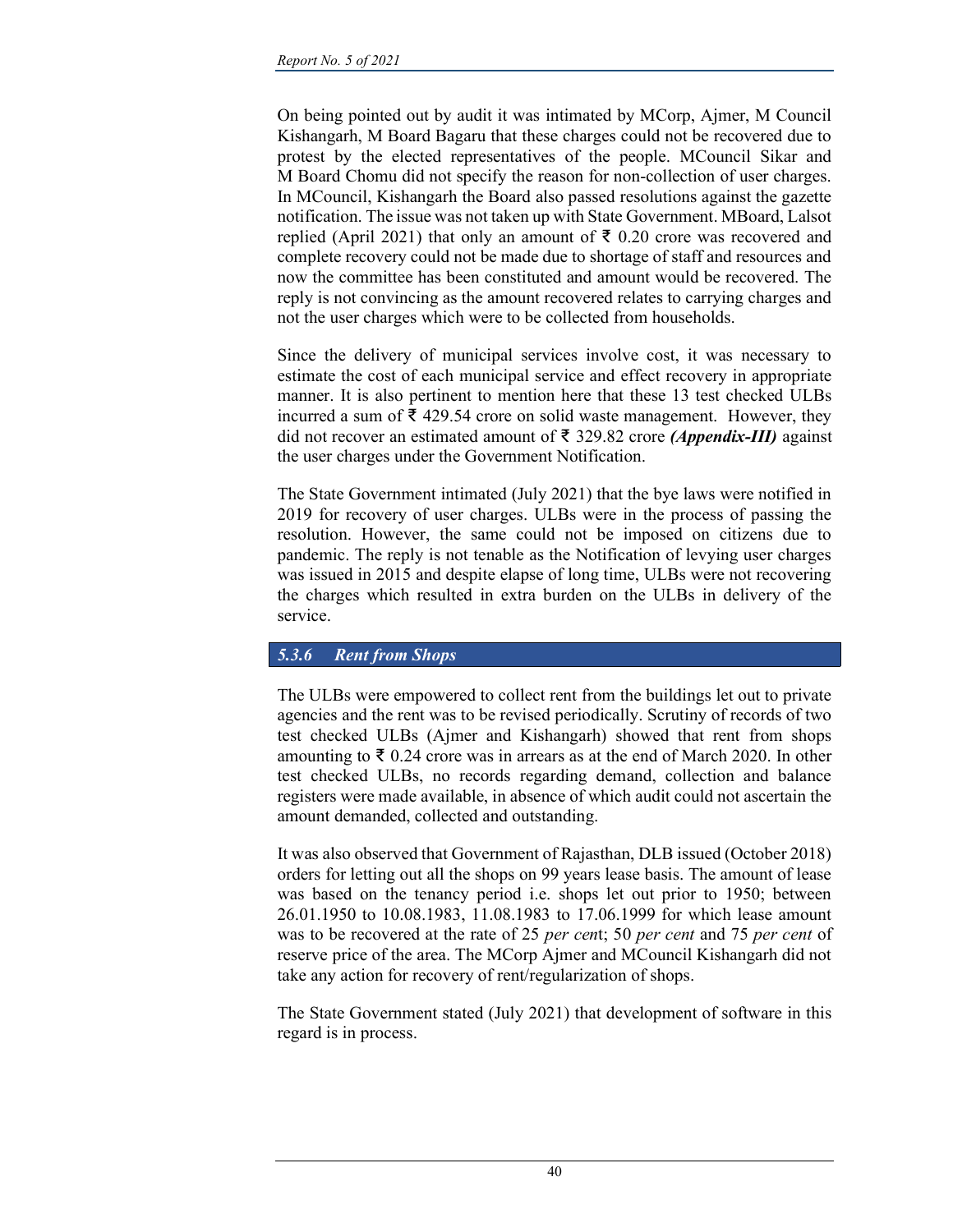## 5.3.7 Trade License

As per provisions of Trade License Bye Laws (2008), no person can commence business activity without obtaining a trade license from the ULBs. The State Government also issued (January 2017) orders for fixing of license fees for hotels and other commercial concerns. As per condition numbers 5 and 6, Health Officer or Dy. Commissioner have to issue/renew the license. On non-compliance with these bye laws or not depositing the prescribed license fee, the Health Officer would take action for closure of commercial activities.

Scrutiny of records revealed that ULBs did not have demand, collection and balance register of licensees nor produced any report of survey conducted by these ULBs to audit, in absence of which audit could not verify the actual demand, collection and balance amount to be recovered from these licensees. However, it was observed that MCorp Jaipur had online process of applying/issuing licenses to commercial establishments and issued/renewed 1,025 licenses to those concerns which applied online. Audit is of the view that this figure is quite low, considering the increasing trend of business activity in the city.

The State Government stated (July 2021) that various services of ULBs have been digitized or under process of digitization which would make these services more transparent. The reply is not convincing as ULBs did not survey the properties falling under license regime and without survey, the digitization would not serve any purpose.

# 5.3.8 Fire Services

The ULBs have been entrusted the fire service function with main objective to prevent fire, extinguish fire and protect life and properties on occurrence of fire incidents across all the area including that beyond the municipal area. Further, ULBs had also been conferred powers under RMA and its bye-laws to levy fire tax in form of fire cess and No Objection Certificate (NOC) charges.

Maintenance and Operation of Fire service require huge capital expenditure in form of fire vehicles, fuel, manpower, etc. and during the years 2015-20, the test checked ULBs incurred ₹ 45.82 crore on Fire Services. For rejuvenation of fire services, Government of Rajasthan levied fire cess for high rise buildings vide order dated 4 October 2013. It was observed in audit that parastatals are issuing building construction permission and the Urban Development and Housing Department issued orders for obtaining fire NOC from the concerned ULB but the fire cess was being recovered by the permission granting parastatals agencies i.e. UDAs/UITs/RIICO/RHB, etc. Thus, the fire cess recovered by these parastatal agencies were not being passed on to the concerned ULBs, though they provide fire services.

It was further observed that after fixing rate of fire cess in 2013 at ₹ 100 per square meter, the Government reduced the rate to  $\bar{\tau}$  50 per square meter through Unified Building Bye Laws, 2017 despite the fact that the cost to deliver the fire services depicted an increasing trend, which also hampered the revenue of these ULBs.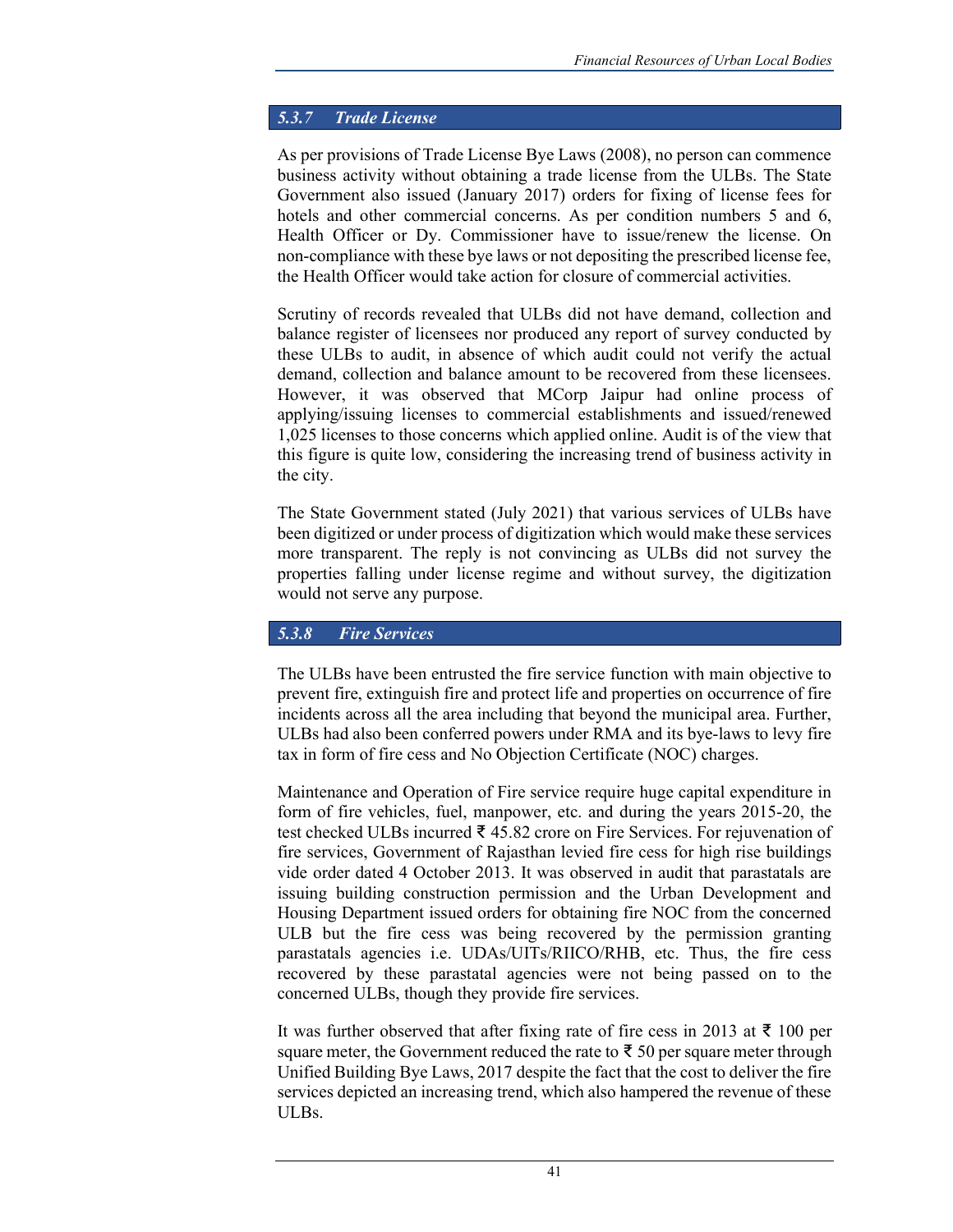During the test check of records of MCorp, Jaipur it was noticed that the Board in its meeting dated 27 December 2017 increased the rate of fire NOC charges from  $\bar{\xi}$  2/- sq feet to  $\bar{\xi}$  50/- sq meter, but the Fire Branch of the MCorp, Jaipur did not recover the fire NOC charges at enhanced rate and defied the resolution of the Board, which deprived the MCorp, Jaipur of revenue amounting to ₹2.55 crore in 79 test checked cases *(Appendix IV)*. It was worthwhile to mention here that the Commissioner, MCorp, Jaipur circulated the above decision of the Board after eight months.

Further, DLB recruited (December 2016) 610 firemen and posted them in various ULBs but the DLB issued orders for deployment of these firemen, who are technical staff, for other administrative works and hired firemen on contract basis. MBoard, Chomu, Chaksu and MCouncil, Kishangarh deputed four firemen in DLB and Regional Offices for clerical works and hired firemen through private agencies. Thus, on the one hand these ULBs are facing acute shortage of manpower while on the other, firemen were being deputed for routine official work.

The State Government stated (July 2021) that the fire cess amount is being recovered by various agencies and are deposited in Escrow account opened at DLB office under which all departments would deposit the fire cess collected, which is being used for strengthening of firefighting system. The reply is not acceptable as no details of utilisation of fire cess amount (deposited in escrow account) was provided. Further, the reply is silent on the issue of fire NOC charges not being recovered at prescribed rates.

Recommendations 8: ULBs should have more autonomy in raising revenues and for augmentation of its own resources. Efforts should be made for enhancing tax collection capacity of ULBs through provision and training of staff, provision of electronic tax payment and improved assessment processes. PHED and other parastatals should pass on all the revenue collected on behalf of ULBs for strengthening their financial position.

# 5.4 Tapping of various sources of revenue by ULBs

The 4<sup>th</sup> and 5<sup>th</sup> SFCs had identified three sources of tax revenue and 14 sources of non-tax revenue such as building plan/license approval fees, trade license fee etc., that could be levied by ULBs to augment their own resources. Audit observed that out of 17 identified sources of tax, the ULBs were tapping only eleven sources and for these too the recovery was partial or in some cases was very negligible. The details of remaining six sources that were not tapped are indicated in Table 5.7.

| Sr.<br>No. | Source.                                           | <b>Statutory</b><br><b>Provision</b> | <b>Levied</b> |
|------------|---------------------------------------------------|--------------------------------------|---------------|
|            | Tax on profession, trade, callings and employment | Yes                                  | No            |
|            | Toll on roads and bridges                         | Yes                                  | No            |
|            | Tax for pollution control                         | Yes                                  | No            |
|            | Lighting tax                                      | Yes                                  | No            |
|            | Tax on congregation                               | Yes                                  | No            |
|            | Surcharge on Stamp duty                           | Yes                                  | No            |

#### Table 5.7: Details of sources of taxes not tapped by ULBs

Source: Information compiled from RMA and database of ULBs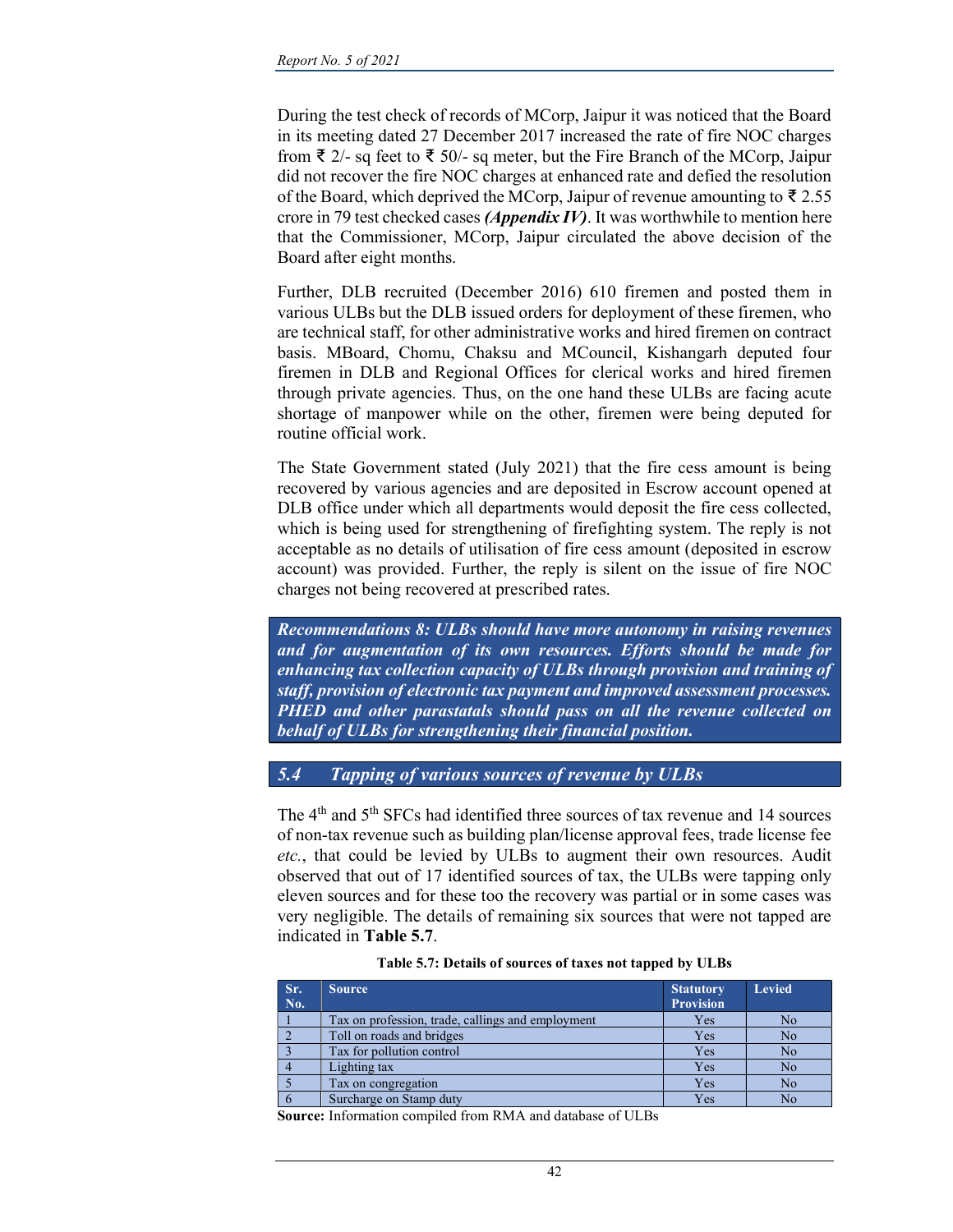It can be seen from the table above that tax on aforesaid activities could be a good source of revenue which the ULBs failed to materialize. The details of revenue sources, status of levy and statutory provisions are indicated in Appendix-V.

The State Government accepted (July 2021) that ULBs are levying taxes only on eleven sources and bye laws were being prepared for getting other services under tax regime.

# 5.5 Budget Planning and Expenditure

As per Section 87 of RMA, Chief Municipal Officer shall prepare the budget estimates before 15th of January of each year. The Chairperson shall present the budget estimates to Municipality not later than 31st January of each year and it shall be passed by the Municipality prior to 15th February of each year. Budget proposals duly approved by the Municipality, sent to Government. Findings on the budget estimates are as follows:

# 5.5.1 Unrealistic Preparation of Budget Estimates

Budget estimates play vital role in the process of Budgetary Control. Scrutiny of records of test checked ULBs revealed that the budget estimates were prepared by the ULBs without considering the actual income and expenditure in the preceding year and the expected trend. The State Government also failed to review these budget proposals after submission in a proper way. The major deficiencies noticed are detailed below:

(i) Budged estimates of receipts and expenditure were not based on the actual receipts/expenditure in the previous years but prepared by increasing a certain percentage in the estimates of previous year irrespective of the actual figures.

(ii) The budget estimates were forwarded to the State Government and the GoR approved these budget estimates without ascertaining actual receipt and expenditure of previous year. Further, prior to December 2010, budget estimates were to be submitted to Finance Committee of the Municipality concerned before approval of Municipal Board. The State Government amended (December 2010) Section 87(1) of RMA according to which the above provision was deleted. As a result, the budget proposals were not being checked by the Finance Committee. Thus, due to removal of provision 87(1) and nonchecking at DLB level, the budget estimates were not realistic.

Due to non-preparation of budget estimates on sound footings, the actual receipt varied from 13.30 *per cent* to 155 *per cent*<sup>3</sup>, whereas the actual expenditure varied from 9 per cent to 137 per cent<sup>4</sup> of the budget estimates as per details given in Appendix-VI.

<sup>3</sup> M Council Sikar, MBoard Nawalgarh, Bagru, Jobner, Lalsot recorded variation exceeding 100 per cent.

<sup>4</sup> M Board Bagru, Jobner, Shahpura, and Lalsot recorded variation exceeding 100 per cent.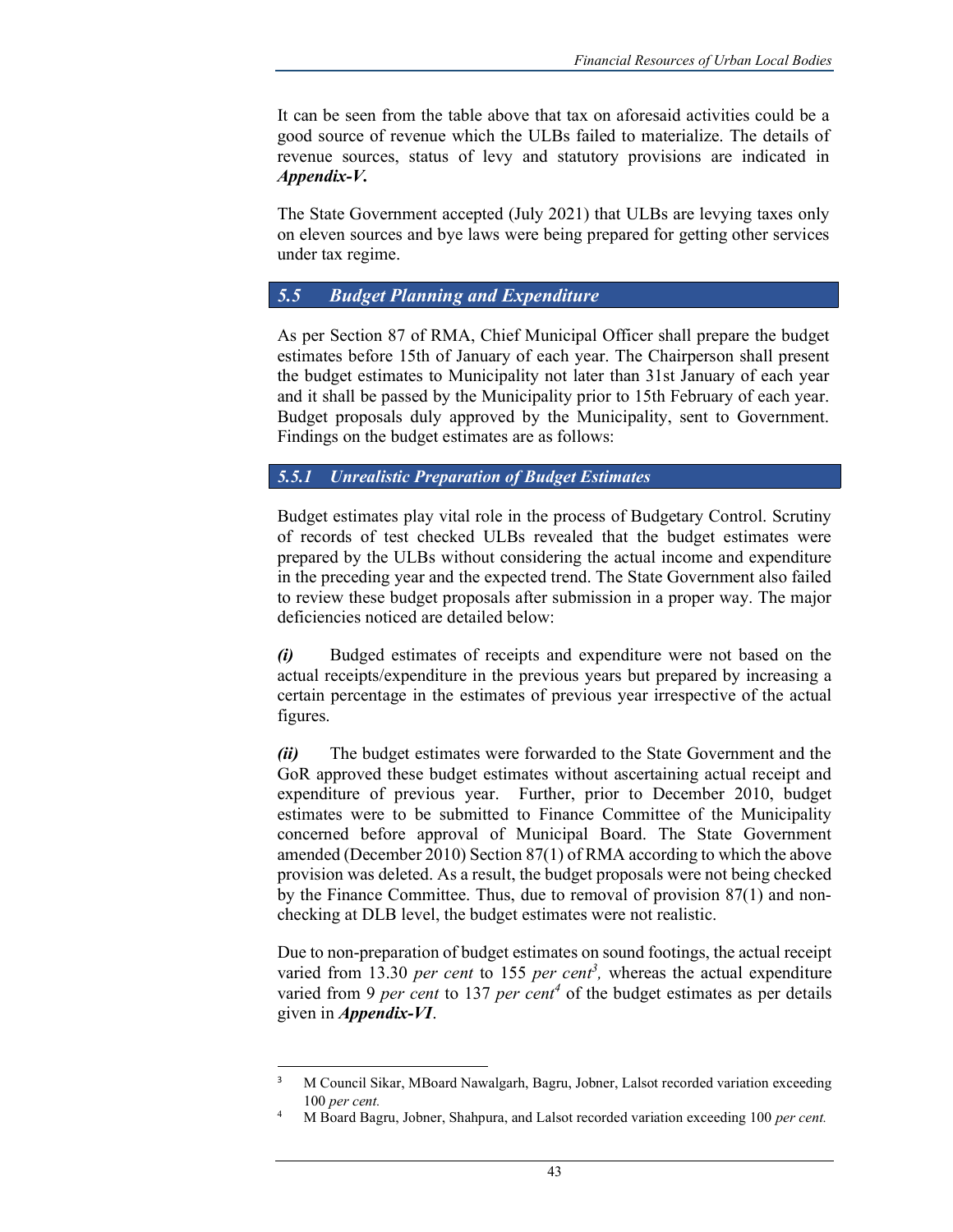The State Government stated (July 2021) that ULBs were being directed to prepare budget estimates on actual receipt basis.

# 5.5.2 Expenditure of Urban Local Bodies

The main categories of expenditure of ULBs can broadly be classified under five major categories i.e. General Expenditure, Public health and sanitation, Maintenance of civic amenities, Expenditure on development works, and Miscellaneous non-recurring expenditure. The details of expenditure incurred by ULBs in the State during the period 2015-16 to 2019-20 are given in Table 5.8.

|         |                                      |                                              |                                             |                                                             |                                                            | $(5$ in crore)              |
|---------|--------------------------------------|----------------------------------------------|---------------------------------------------|-------------------------------------------------------------|------------------------------------------------------------|-----------------------------|
| Year    | <b>General</b><br><b>Expenditure</b> | <b>Public</b><br>health<br>and<br>sanitation | <b>Maintenance</b><br>of civic<br>amenities | <b>Expenditure</b><br><sub>on</sub><br>development<br>works | <b>Miscellaneous</b><br>$non-$<br>recurring<br>expenditure | <b>Total</b><br>expenditure |
| 2015-16 | 1020.77                              | 103.79                                       | 485.27                                      | 1280.47                                                     | 183.29                                                     | 3073.59                     |
| 2016-17 | 1496.88                              | 255.15                                       | 419.09                                      | 1521.30                                                     | 383.96                                                     | 4076.38                     |
| 2017-18 | 1588.41                              | 355.23                                       | 424.66                                      | 2193.18                                                     | 330.32                                                     | 4891.80                     |
| 2018-19 | 2052.40                              | 456.74                                       | 497.91                                      | 3217.04                                                     | 363.39                                                     | 6587.48                     |
| 2019-20 | 1112.76                              | 197.88                                       | 179.87                                      | 1733.04                                                     | 225.68                                                     | 3449.23                     |
|         | 7271.22<br>(32.93)                   | 1368.79<br>(6.2)                             | 2006.80<br>(9.08)                           | 9945.03<br>(45.04)                                          | 1486.64<br>(6.73)                                          | 22078.48                    |

### Table 5.8: Details of Expenditure incurred by ULBs under various heads

Source: Information provided by DLB

It was observed that general expenditure and miscellaneous non-recurring expenditure constitute 39.66 (32.93 plus 6.73) per cent of the total expenditure while only 45.04 *per cent* of the expenditure was incurred on various development works including those under various grants received from government. This indicates that the basic work of development was not being given due importance.

The State Government accepted (July 2021) the fact that the expenditure was mainly incurred on essential services and after spending funds on essential services, salaries and contractual obligations, remaining funds were used for developmental work. The fact remains that development works were not given due importance by ULBs due to higher administrative expenditures.

### 5.5.3 Resource-Expenditure Gap

The ULBs were able to generate own resources only to the extent of 32.07 per cent of the revenue expenditure during the period 2016-17 to 2019-20. A comparison of the own revenue to revenue expenditure showed large gaps as depicted in Chart 2, which needs to be addressed by ULBs.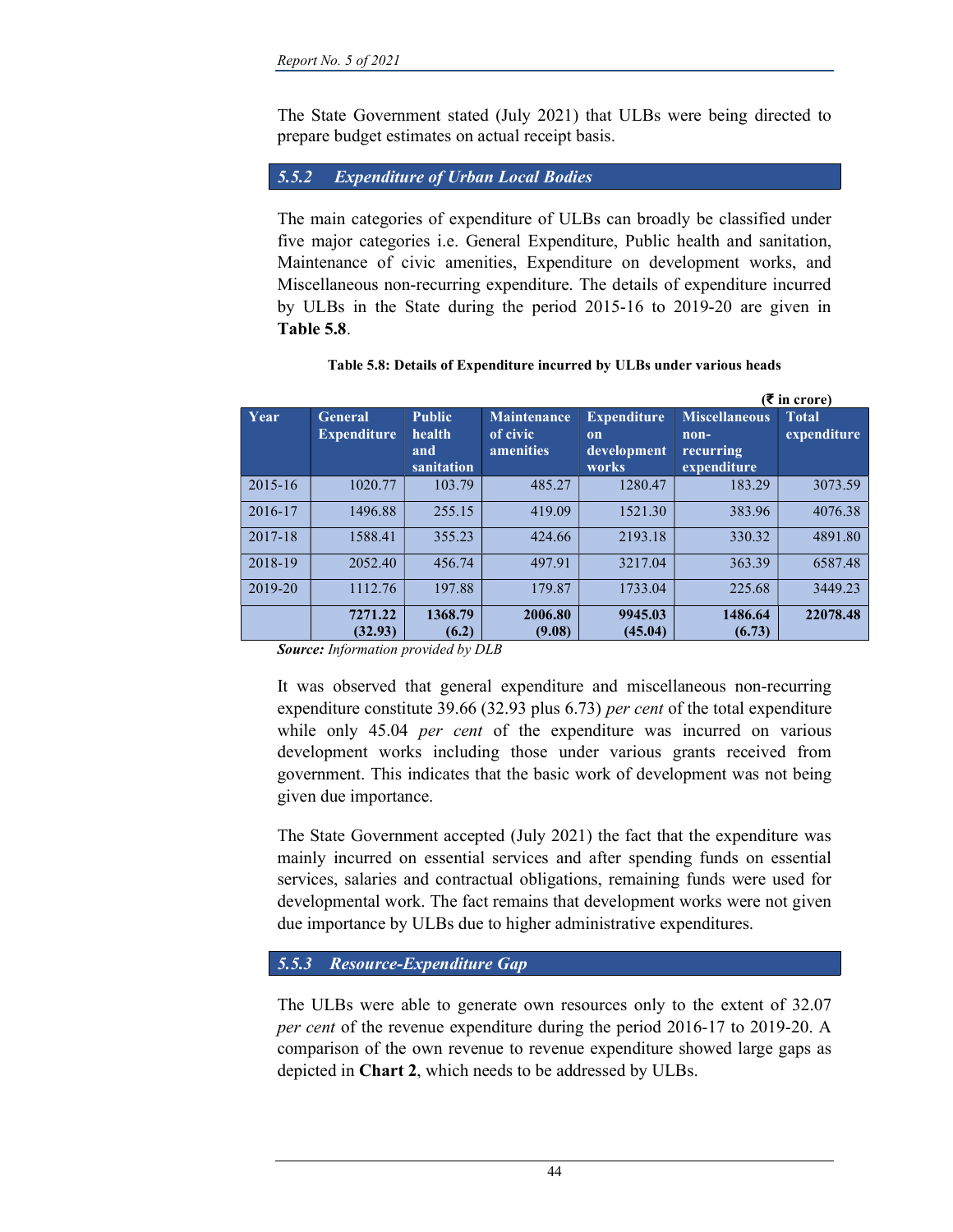

Chart 2: Resource-expenditure gap in ULBs (₹in crore)

The above chart indicates that ULBs were still largely dependent on Central/ State grants and were unable to generate their own revenue to be financially independent.

#### 5.5.4 Analysis of Resources-Expenditure Gap

CFC and SFC continuously emphasized on increasing own resources of ULBs. In the recommendation number 2.9 of fifth SFC, it was emphasized that ULBs should endeavor to become self-reliant, increase own revenue and recover the operation and maintenance cost of basic services in their respective jurisdiction. ULBs should also engineer an efficient system of financial management to transform them into self-reliant and accountable governance center.

In respect of finances of ULBs, DLB provided the database to audit for the period 2018-19 in respect of 167 ULBs, which was analyzed for study of fiscal autonomy and quality of expenditure in the ULBs. The three ratios, as detailed below, were considered in the analysis.

- (i) Local fiscal autonomy: This is the share of own revenue to the total revenue of the ULB.
- (ii) Quality of expenditure: This is the share of O&M expenditure in total revenue expenditure. If this ratio is high, the quality of expenditure is considered better.
- (iii) Coverage of revenue expenditure from own revenue sources (selfreliance): This is the proportion of revenue expenditures that are covered through the own revenue sources.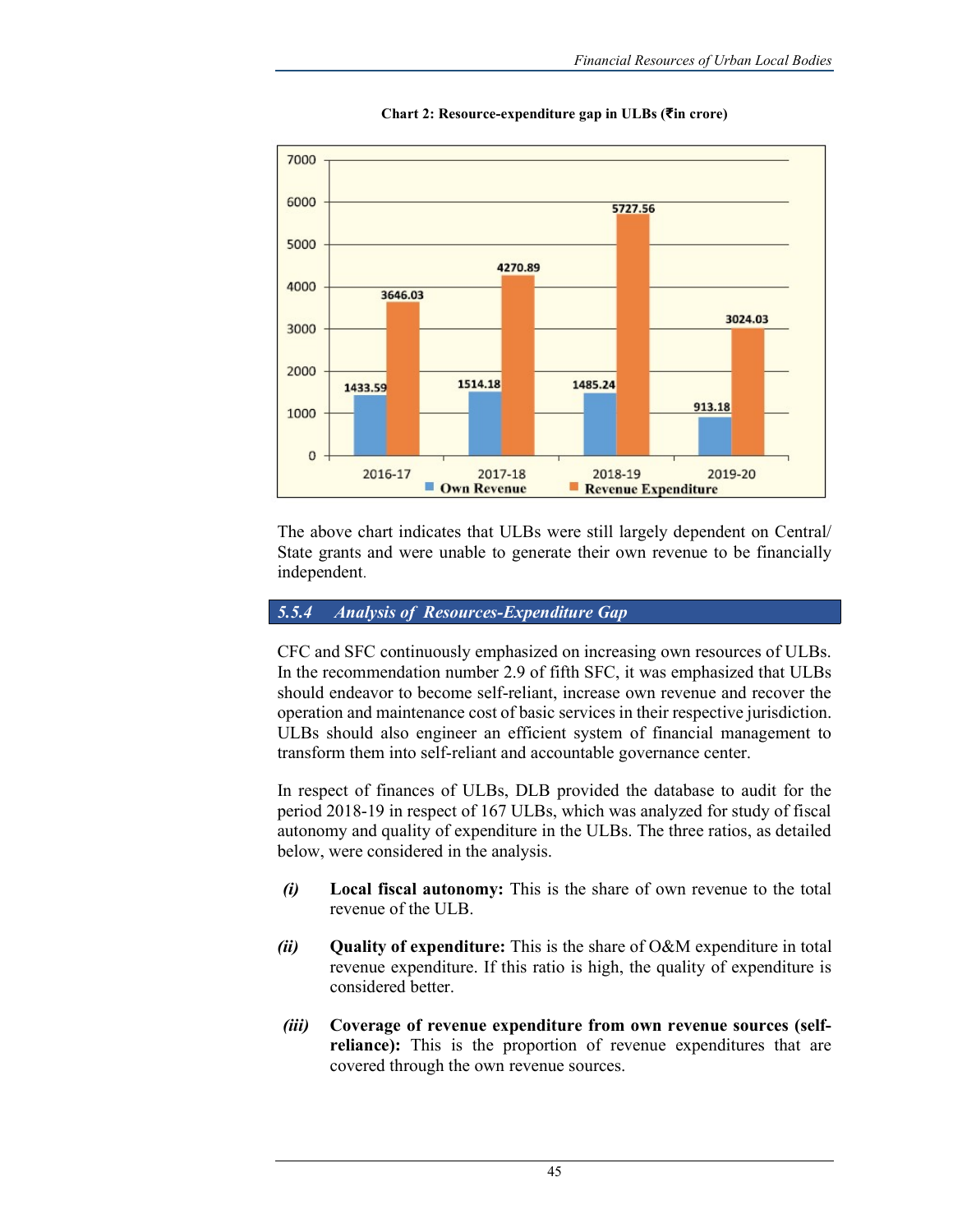

Chart 3: Ratio wise performance of ULBs

Source: Data provided by the DLB

It can be seen from the above chart that:

- None of the ULBs had share of own revenue in the total revenue exceeding 75 per cent while 83 ULBs were having this share below 25 per cent. Thus, most of the ULBs are too far from becoming self-reliant.
- None of the ULBs had share of O&M expenditure in the total revenue expenditure exceeding 75 *per cent* while 136 ULBs were having this share below 25 per cent. Thus, the quality of expenditure was not satisfactory.
- In only 24 ULBs, the coverage of revenue expenditure from own revenue sources was in excess of 75 *per cent*. In 86 ULBs, this was between 50 to 75 per cent and in 51 ULBs, the coverage was between 25 to 50 per cent and in 06 ULBs, the coverage was below 25 per cent.

The State Government intimated (July 2021) that efforts are being made to enhance own resources of revenue for ULBs.

### 5.6 Under Utilisation of Grants

Government of India and Government of Rajasthan allocated funds under various schemes for betterment and upliftment of the common people. The State Finance Commission in its recommendations also emphasized on timely utilization of these funds. During the scrutiny of records relating to utilization of various grants received by the test checked ULBs, it was observed that huge amount of grants received during the period 2015-16 to 2019-20 remained unutilized as per details given in Table 5.9.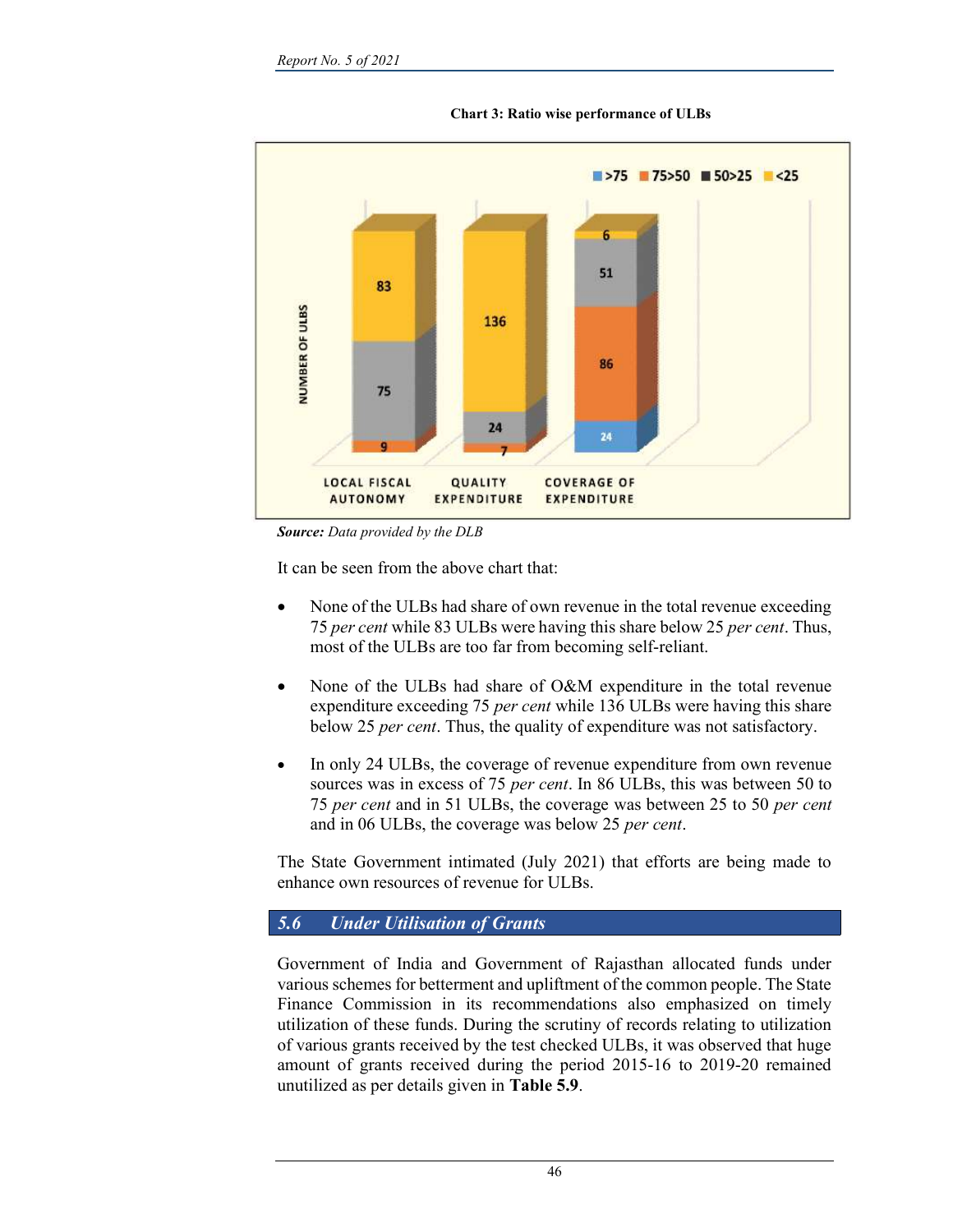|                                             |                             |                  |                    | $(\bar{\bar{\mathbf{x}}}$ in crore) |
|---------------------------------------------|-----------------------------|------------------|--------------------|-------------------------------------|
| of<br>local<br><b>Name</b><br><b>bodies</b> | of<br><b>Name</b><br>scheme | <b>Allotment</b> | <b>Expenditure</b> | <b>Unspent</b><br><b>balance</b>    |
| M Board Bagru                               | 5th SFC                     | 13.56            | 7.58               | 5.98                                |
| M Board Chomu                               | 5th SFC                     | 25.77            | 7.65               | 18.12                               |
| M Corp Ajmer                                | <b>SBM</b>                  | 21.76            | 14.07              | 7.69                                |
| M Council Sikar                             | 5th SFC                     | 36.13            | 24.06              | 12.07                               |
|                                             | <b>14 CFC</b>               | 34.65            | 28.83              | 5.82                                |
| M Corp Jaipur                               | <b>SBM</b>                  | 105.63           | 104.14             | 1.49                                |
| M Board Chaksu                              | <b>NULM</b>                 | 0.80             | 0.03               | 0.77                                |
| M Board Shahpura                            | V <sub>th</sub> SFC         | 12.87            | 8.56               | 4.31                                |
|                                             | 14th CFC                    | 11.68            | 7.52               | 4.16                                |
| M Board Lalsot                              | <b>SFC</b>                  | 12.95            | 12.37              | 0.58                                |
|                                             | <b>SBM</b>                  | 3.03             | 2.37               | 0.66                                |
| M Board Thanagaji                           | <b>CFC</b>                  | 1.87             | 0.26               | 1.61                                |
|                                             | <b>SFC</b>                  | 1.37             | 0.36               | 1.01                                |
|                                             | <b>SBM</b>                  | 0.20             | 0.08               | 0.12                                |
|                                             | <b>Total</b>                |                  |                    | 64.39                               |

#### Table 5.9: Detail of utilization of grants

Source: Information provided by the concerned ULBs

It is evident from the above table that despite repeated concerns expressed by the SFCs, the test checked ULBs could not utilise the allotted grants of ₹ 64.39 crore which remained unspent at the end of 2019-20. It also shows the lack of monitoring at the level of State Government.

The State Government stated (July 2021) that instructions were issued for expenditure and utilisation certificates. The unspent balance represents liabilities to be discharged against various works. The reply is not acceptable as the amounts were lying unspent for a long time and delayed the desired benefits.

# 5.7 Financial Powers of Urban Local Bodies

Fiscal autonomy can be complete only when supported by decentralization of financial and administrative powers. For efficient discharge of devolved functions, following was also necessary:

- an efficient and reliable administration;
- improved local governance with delegation of sufficient powers;
- enhanced accountability and responsiveness;
- improved capacity of the local people to participate in the decision-making process, especially with regard to service delivery; and
- increased motivation etc.